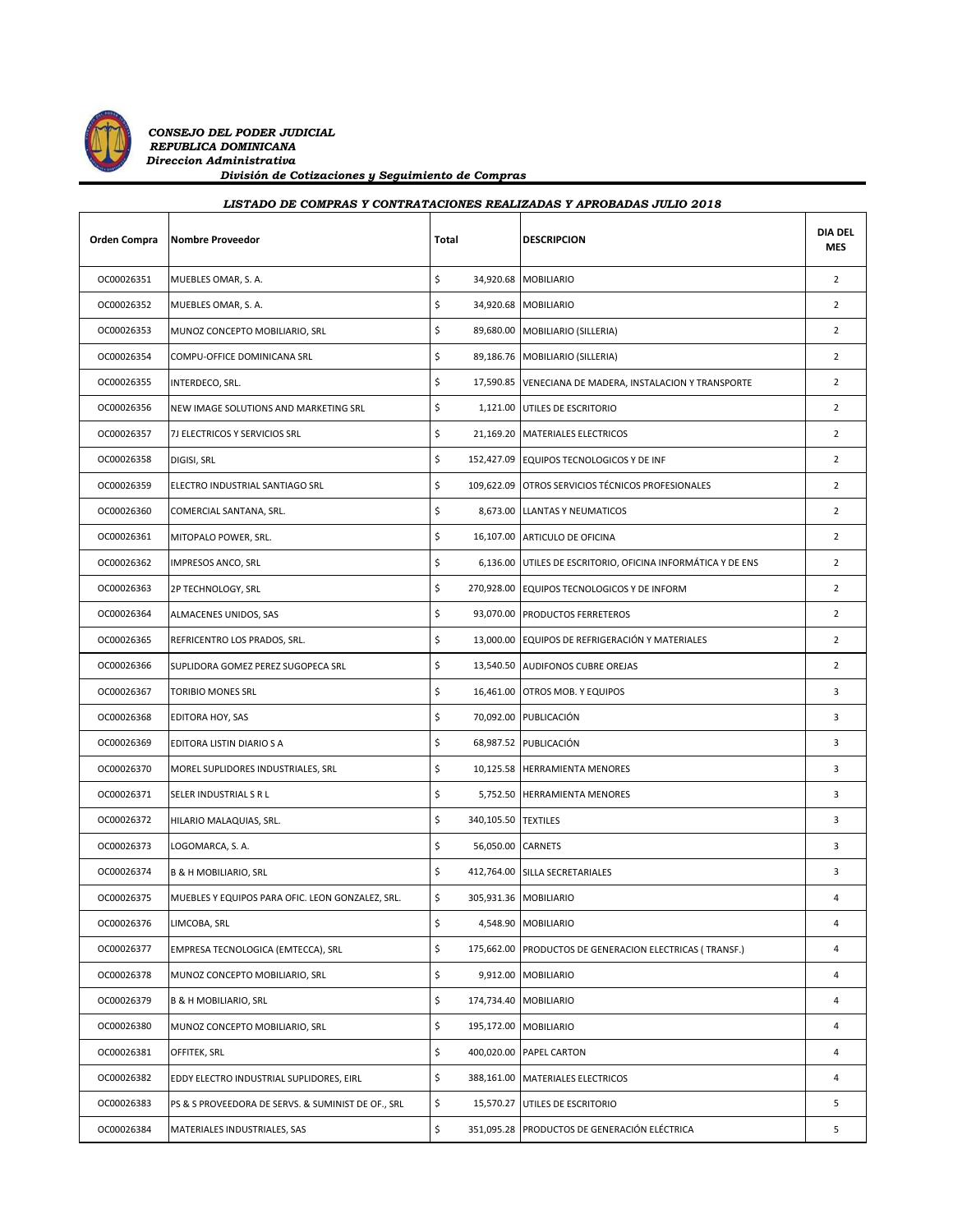

| Orden Compra | <b>Nombre Proveedor</b>                       | Total |                       | <b>DESCRIPCION</b>                                           | <b>DIA DEL</b><br><b>MES</b> |
|--------------|-----------------------------------------------|-------|-----------------------|--------------------------------------------------------------|------------------------------|
| OC00026385   | MITOPALO POWER, SRL.                          | \$    |                       | 10,974.00 PRODUCTOS DE GENERACIÓN ELÉCTRICA                  | 5                            |
| OC00026386   | SUPLIDORA GOMEZ PEREZ SUGOPECA SRL            | \$    |                       | 2,343.48 UTILES DE ESCRITORIO                                | 5                            |
| OC00026387   | <b>CECOMSA SRL</b>                            | \$    |                       | 398,679.39 EQUIPOS TECNOLOGICOS Y DE INFORMATICA             | 5                            |
| OC00026388   | CENTRO CUESTA NACIONAL, SAS                   | \$    |                       | 54,797.55 ALIMENTOS Y BEBIDAS                                | 5                            |
| OC00026389   | OMEGA TECH, S. A.                             | \$    |                       | 14,978,414.96 EQUIPOS TECNOLÓGICOS Y DE INFORMÁTICA          | 5                            |
| OC00026390   | UNIVERSAL DE COMPUTOS SRL                     | \$    |                       | 3,658,000.00 EQUIPOS TECNOLÓGICOS Y DE INFORMÁTICA           | 5                            |
| OC00026391   | JOSE MARMOL DISENOS Y CONSTRUCCIONES SRL      | \$    | 42,196.80 CORTINAS    |                                                              | 5                            |
| OC00026392   | REPUESTOS DE JESUS, SRL.                      | \$    |                       | 5,197.90 OTROS REPUESTOS Y ACCESORIOS                        | 5                            |
| OC00026393   | AUTO CENTRO ABREU EIRL                        | \$    |                       | 67,850.00 DEFENSA DELANTERA PARA CAMION Y ROTULACION CAMIONE | 5                            |
| OC00026394   | SERVICIOS ELECTROMEDICOS E INSTITUCIONALES SA | \$    |                       | 138,263.90 EQUIPOS MÉDICOS                                   | 5                            |
| OC00026395   | DIGISI, SRL                                   | \$    |                       | 227,952.40 EQUIPOS TECNOLÓGICOS Y DE INFORMÁTICA             | 5                            |
| OC00026396   | <b>GLODINET SRL</b>                           | \$    |                       | 181,248.00 EQUIPOS TECNOLÓGICOS Y DE INFORMÁTICA             | 5                            |
| OC00026397   | SINERGIT, S.A.                                | \$    |                       | 98,010.81 EQUIPOS TECNOLÓGICOS Y DE INFORMÁTICA              | 5                            |
| OC00026398   | SUPLIDORA GOMEZ PEREZ SUGOPECA SRL            | \$    |                       | 35.636.00 ELECTRODOMESTICOS                                  | 5                            |
| OC00026399   | REFRIPARTES, S. A.                            | \$    |                       | 1,182,287.00 EQ. DE REFRIGERACION Y MATERIALES               | 5                            |
| OC00026400   | <b>REFRICOMFORT SRL</b>                       | \$    |                       | 94,944.69 EQ. DE REGRIGERACIÓN Y MATERIALES                  | 5                            |
| OC00026401   | RAMON ANTONIO ANDUJAR BELTRE                  | \$    |                       | 86,022.00 IMPRESIONES Y ENCUADERNACION                       | 6                            |
| OC00026402   | MUEBLES OMAR, S. A.                           | \$    | 182,068.45 MOBILIARIO |                                                              | 6                            |
| OC00026403   | PERSEUS COMERCIAL, SRL                        | \$    |                       | 5,898.29 PRODUCTOS DE PLOMERIA                               | 6                            |
| OC00026404   | P & V MOVIL COMERCIAL, SRL                    | \$    |                       | 38,350.00 EQUIPOS AUDIOVISUALES                              | 6                            |
| OC00026405   | OFIGRAFIS DEL CARIBE EIRL                     | \$    |                       | 7,510.70 UTILES DE ESCRITORIO, OFICINA INFORMÁTICA Y DE ENS  | 6                            |
| OC00026406   | 2P TECHNOLOGY, SRL                            | \$    |                       | 21,171.56 EQUIPOS TECNOLOGICOS Y MATERIALES                  | 6                            |
| OC00026407   | COMPUTADORAS DOMINICANAS SRL                  | \$    |                       | 8,746.75 EQ. DE TECNOLOGIA Y MATERIALES                      | 6                            |
| OC00026408   | CENTRO NACIONAL DE CONSERVACION DE DOCUMENTOS | \$    |                       | 862,000.00 SERVICIO DE CONSERVACIÓN Y RESTAURACIÓN DE LIBROS | 6                            |
| OC00026409   | P & V MOVIL COMERCIAL, SRL                    | \$    |                       | 34,074.86 PRODUCTOS DE EBANISTERIA                           | 6                            |
| OC00026410   | MITOPALO POWER, SRL.                          | \$    |                       | 335,512.14 PRODUCTOS FERRETEROS                              | 9                            |
| OC00026411   | LIMCOBA, SRL                                  | \$    | 198,886.90 MOBILIARIO |                                                              | 9                            |
| OC00026412   | <b>B &amp; H MOBILIARIO, SRL</b>              | \$    | 150,245.54 MOBILIARIO |                                                              | 9                            |
| OC00026413   | <b>B &amp; H MOBILIARIO, SRL</b>              | \$    |                       | 17,700.00 OTROS SERVICIOS TECNICO PROFESIONALES              | 9                            |
| OC00026414   | LIMCOBA, SRL                                  | \$    |                       | 159,930.12 MOBILIARIOS                                       | 9                            |
| OC00026415   | 7J ELECTRICOS Y SERVICIOS SRL                 | \$    |                       | 232,690.43 PRODUCTO DE GENERACION ELECTRICA                  | 9                            |
| OC00026416   | PROLIMPISO, SRL                               | \$    |                       | 49,248.48 MATERIALES DE LIMPIEZA                             | 9                            |
| OC00026417   | SUPLISOL S R L                                | \$    | 47,790.00             | MATERIALES DE LIMPIEZA                                       | 9                            |
| OC00026418   | EXTINTORES DEL CARIBE, SRL                    | \$    | 12,980.00             | OTROS MOBILIARIOS Y EQUIPOS NO IDENTIFICADOS PRECE           | 9                            |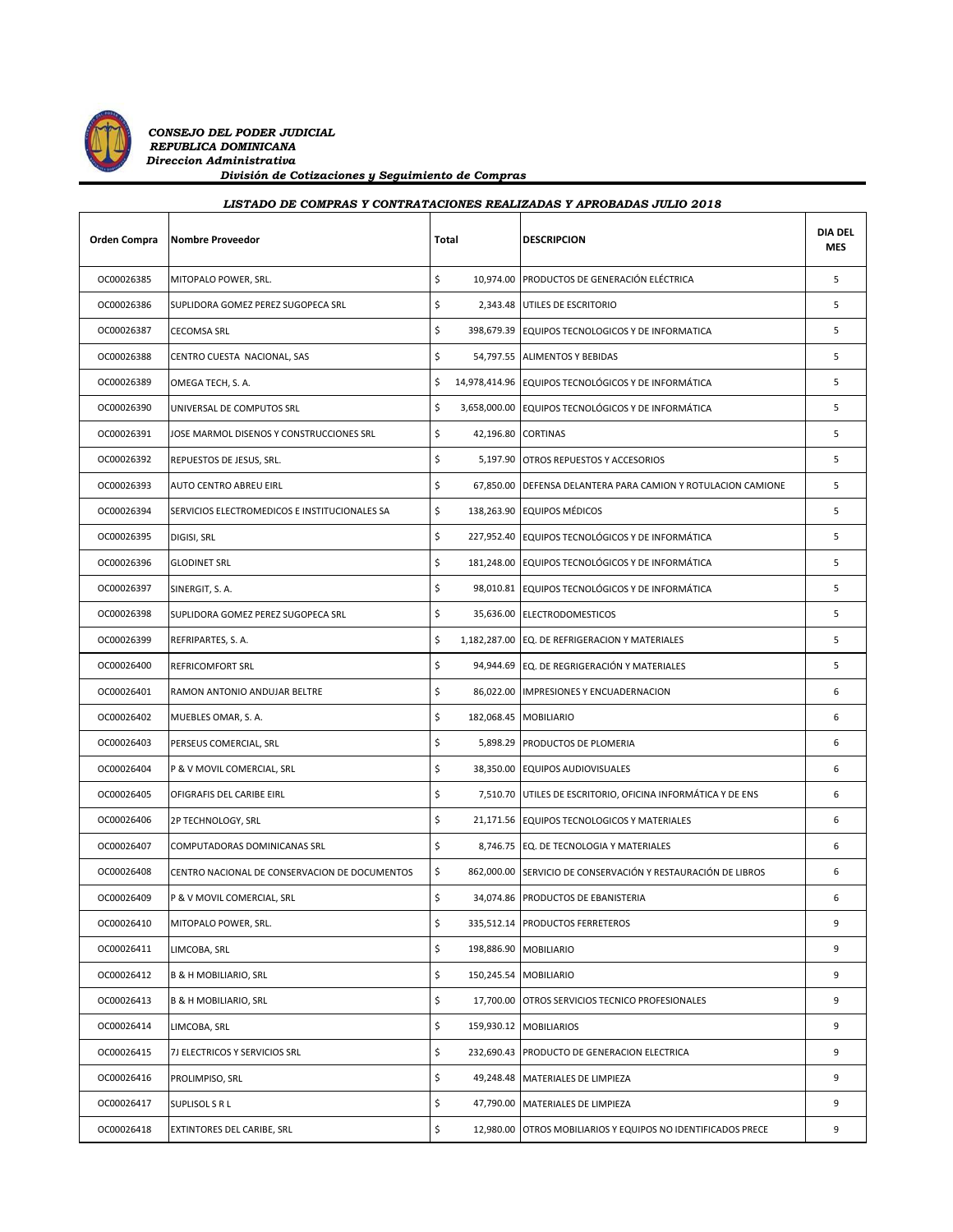

| LISTADO DE COMPRAS Y CONTRATACIONES REALIZADAS Y APROBADAS JULIO 2018 |                                               |       |                    |                                                              |                       |  |  |
|-----------------------------------------------------------------------|-----------------------------------------------|-------|--------------------|--------------------------------------------------------------|-----------------------|--|--|
| Orden Compra                                                          | <b>Nombre Proveedor</b>                       | Total |                    | <b>DESCRIPCION</b>                                           | <b>DIA DEL</b><br>MES |  |  |
| OC00026419                                                            | CONTROL DE FUEGO RAMON A GUZMAN G SRL         | \$    |                    | 10,561.00 HERRAMIENTAS MENORES                               | 9                     |  |  |
| OC00026420                                                            | IMPORTADORA DOPEL, SRL.                       | \$    |                    | 16,036.20 UTILES DE ESCRITORIO, OFICINA INFORMÁTICA Y DE ENS | 9                     |  |  |
| OC00026421                                                            | <b>SKYROCKET GROUP SRL</b>                    | \$    |                    | 47,200.00 CARNET DE IDENDIFICACION                           | 9                     |  |  |
| OC00026422                                                            | EDITORA DEL CARIBE, SA                        | \$    |                    | 71,804.42 PUBLICACIÓN                                        | 10                    |  |  |
| OC00026423                                                            | EDITORA LISTIN DIARIO S A                     | \$    |                    | 68,987.52 PUBLICACIÓN                                        | 10                    |  |  |
| OC00026424                                                            | FERRETERIA GOFAM S R L                        | \$    |                    | 39,446.81 MATERIALES DE LIMPIEZA                             | 10                    |  |  |
| OC00026426                                                            | HERMOSILLO COMERCIAL SRL                      | \$    |                    | 638,902.13 MATERIAL GASTABLE (LIMPIEZA)                      | 10                    |  |  |
| OC00026427                                                            | ONE WM EIRL                                   | \$    |                    | 42,480.00   MATERIAL GASTABLE (LIMPIEZA)                     | 10                    |  |  |
| OC00026428                                                            | MADEINSA SRL                                  | \$    |                    | 110,326.70   MATERIALES DE LIMPIEZA                          | 10                    |  |  |
| OC00026429                                                            | ECOQUIMICA RLP SRL                            | \$    |                    | 11,900.60 MATERIAL GASTABLE DE LIMPIEZA                      | 10                    |  |  |
| OC00026430                                                            | F & G OFFICE SOLUTION SRL                     | \$    |                    | 146,556.00 MATERIALES DE LIMPIEZA                            | 10                    |  |  |
| OC00026431                                                            | F & G OFFICE SOLUTION SRL                     | \$    |                    | 146,556.00 MATERIALES DE LIMPIEZA                            | 10                    |  |  |
| OC00026432                                                            | EVERPRINT TECHNOLOGIES DOMINICANA SRL         | \$    | 1,059,098.43 TONER |                                                              | 11                    |  |  |
| OC00026433                                                            | J J ELECTRIC, S. A.                           | \$    |                    | 1,890,299.42 ARTICULOS ELECTRICOS                            | 12                    |  |  |
| OC00026434                                                            | <b>BRAPINSA SRL</b>                           | \$    | 489,464.00 PINES   |                                                              | 12                    |  |  |
| OC00026435                                                            | CABLES Y ELECTRICOS SRL                       | \$    |                    | 100,447.88 ARTICULOS ELECTRICOS                              | 12                    |  |  |
| OC00026436                                                            | CENTRO CUESTA NACIONAL, SAS                   | \$    |                    | 7,650.00 ARTICULOS DE COCINA                                 | 12                    |  |  |
| OC00026437                                                            | REID & COMPANIA, S. A.                        | \$    |                    | 30,400.01 LLANTAS Y NEUMÁTICOS                               | 12                    |  |  |
| OC00026438                                                            | MANUEL ARSENIO URENA, S. A.                   | \$    |                    | 30,835.76 LLANTAS Y NEUMÁTICOS                               | 12                    |  |  |
| OC00026439                                                            | <b>BRAZAS Y LENOS SRL</b>                     | \$    |                    | 17,056.90 REFRIGERIO                                         | 12                    |  |  |
| OC00026440                                                            | DOS VENTURA SRL                               | \$    |                    | 16,520.00 MANTENIMIENTO DE EEQ. (CORTINAS)                   | 12                    |  |  |
| OC00026441                                                            | RAMON ANTONIO ANDUJAR BELTRE                  | \$    |                    | 8,496.00 IMPRESIONES                                         | 13                    |  |  |
| OC00026442                                                            | DISTRIBUIDORA Y SERVICIOS DIVERSOS DISOPE SRL | \$    |                    | 8,595.12 PRODUCTOS FERROSOS                                  | 13                    |  |  |
| OC00026443                                                            | RAMON ANTONIO ANDUJAR BELTRE                  | \$    |                    | 258,036.50 SCRITORIO, OFICINA INFORMÁTICA Y DE ENSEÑANZA     | 13                    |  |  |
| OC00026444                                                            | F & G OFFICE SOLUTION SRL                     | \$    |                    | 4,630.32 MATERIAL GASTABLE (OFICINA)                         | 13                    |  |  |
| OC00026445                                                            | EVERPRINT TECHNOLOGIES DOMINICANA SRL         | \$    | 45,724.01          | MATERIAL GASTABLE (OFICINA)                                  | 13                    |  |  |
| OC00026446                                                            | COMPU-OFFICE DOMINICANA SRL                   | \$    |                    | 207,759.04 MATERIAL GASTABLE (OFICINA)                       | 13                    |  |  |
| OC00026447                                                            | DISTRIBUIDORA LAUGAMA SRL                     | \$    | 7,956.60           | MATERIAL GASTABLE (OFICINA)                                  | 13                    |  |  |
| OC00026449                                                            | LOGOMARCA, S. A.                              | \$    | 9,510.80           | UTILES DE ESCRITORIO, OFICINA INFORMÁTICA Y DE ENS           | 13                    |  |  |
| OC00026450                                                            | GLOBAL IMAGING PRODUCTS, SRL                  | \$    | 10,628.73          | REPARACION Y MANTENIMIENTO OTROS EQUIPOS                     | 13                    |  |  |
| OC00026451                                                            | FERRETERIA POPULAR, SRL                       | \$    | 33,222.90          | UTILES DE ESCRITORIO, OFICINA INFORMÁTICA Y DE ENS           | 16                    |  |  |
| OC00026452                                                            | DASALE CONSTRUCTIONS SERVICES SRL             | \$    | 38,232.00          | <b>OBRAS MENORES</b>                                         | 16                    |  |  |

OC00026453 REFRIPARTES, S. A. the set of the set of the set of the set of the set of the set of the set of the set of the set of the set of the set of the set of the set of the set of the set of the set of the set of the s OC00026454 OMAR CD S SISTEM, SRL **\$** 56,640.00 IMPRESIONES Y ENCUADERNACIONES 16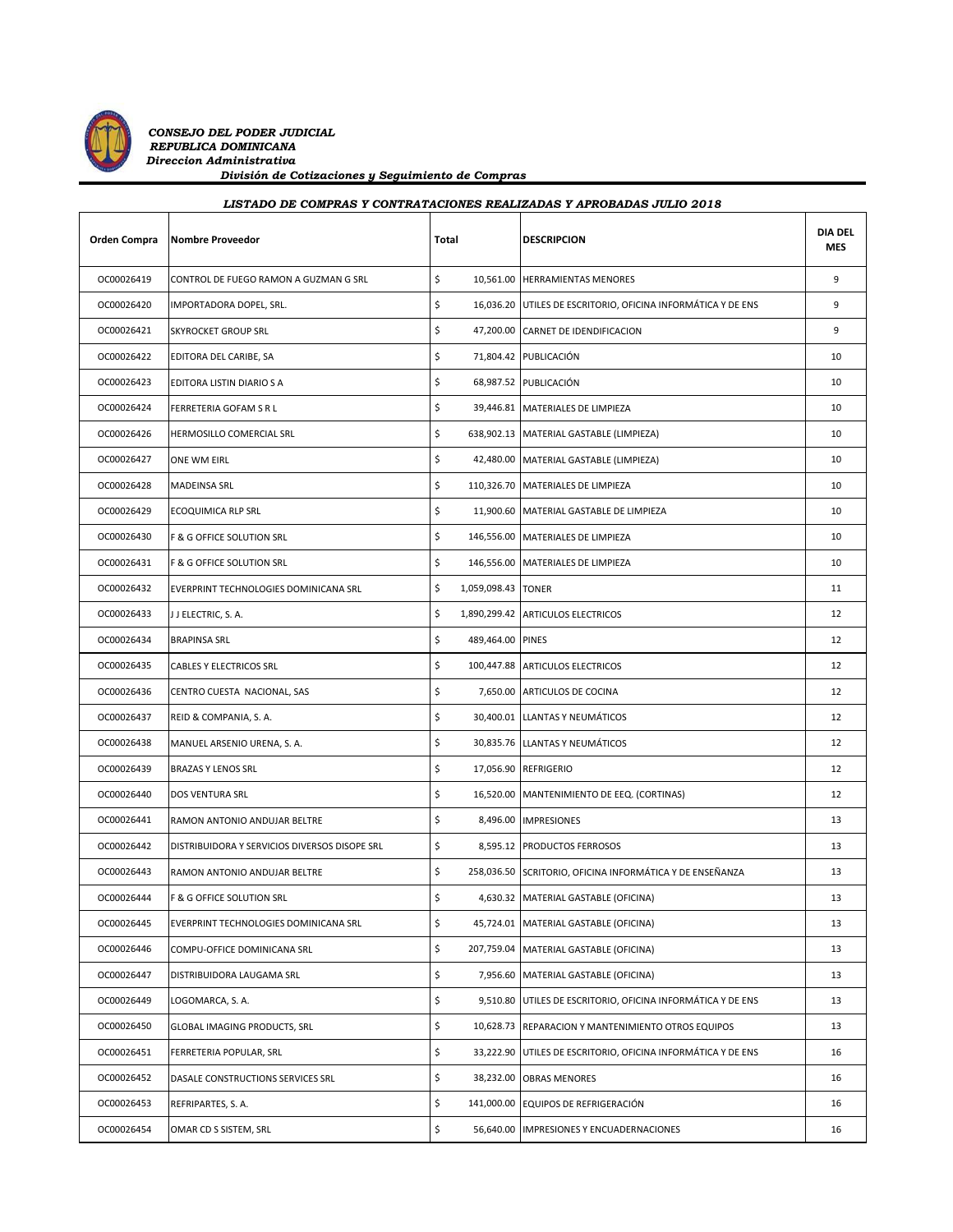

## *LISTADO DE COMPRAS Y CONTRATACIONES REALIZADAS Y APROBADAS JULIO 2018*

| Orden Compra | <b>Nombre Proveedor</b>                          | Total            | <b>DESCRIPCION</b>                                           | <b>DIA DEL</b><br>MES |
|--------------|--------------------------------------------------|------------------|--------------------------------------------------------------|-----------------------|
| OC00026455   | MUEBLES OMAR, S. A.                              | \$               | 143,330.59 ESTACIONES MODULARES                              | 16                    |
| OC00026456   | EDITORA DEL CARIBE, SA                           | \$               | 71,804.42 PUBLICACIÓN                                        | 16                    |
| OC00026457   | EDITORA LISTIN DIARIO S A                        | \$               | 68,987.52 PUBLICACIÓN                                        | 16                    |
| OC00026458   | REFRIGERACION Y SERVICIOS INDUSTRIALES S A       | \$               | 44,459.94 EQUIPOS Y MATERIALES DE REFRIGERACION              | 16                    |
| OC00026459   | V ENERGY, S.A.                                   | \$<br>750,000.00 | COMBUSTIBLE                                                  | 16                    |
| OC00026460   | ANTONIO P HACHE & CO SAS                         | \$               | 22,314.51 PRODUCTOS DE PLOMERIA                              | 17                    |
| OC00026461   | OFIGRAFIS DEL CARIBE EIRL                        | \$               | 4,720.00 IMPRESIONES Y PUBLICACIONES DIGITALES (STICKERS)    | 17                    |
| OC00026462   | FRM REPUESTOS Y SERVICIOS SRL                    | \$               | 15,458.00 REPUESTOS DE VEHICULOS                             | 18                    |
| OC00026463   | EDITORA CORRIPIO, SAS                            | \$               | 1,522,200.00 PAPEL BOND 8 1/2 X 11                           | 18                    |
| OC00026464   | GRUPO ENERGY RENTAL DOMINICANA SRL               | \$               | 92,553.54 SERVICIO DE ALQUILER DE PLANTA ELECTRICA           | 18                    |
| OC00026465   | TRACE INTERNATIONAL, SRL                         | \$               | 33,420.00 PRODUCTOS DE GENERACION ELECTRICA INVERSOR         | 18                    |
| OC00026466   | <b>EMPRESAS INTEGRADAS S A S</b>                 | \$<br>52,499.99  | BATERIA PARA INVERSOR ( DE GELATINA)                         | 18                    |
| OC00026467   | MUEBLES Y EQUIPOS PARA OFIC. LEON GONZALEZ, SRL. | \$               | 104,607.00 MOBILIARIO (SILLERIA)                             | 19                    |
| OC00026468   | MUEBLES OMAR, S. A.                              | \$               | 34,920.68 MOBILIARIO                                         | 19                    |
| OC00026469   | MUEBLES OMAR, S. A.                              | \$               | 34,920.68 MOBILIARIO                                         | 19                    |
| OC00026470   | LOGOMARCA, S. A.                                 | \$               | 21,088.96 UTILES DE ESCRITORIO, OFICINA INFORMÁTICA Y DE ENS | 19                    |
| OC00026471   | <b>EMPRESAS INTEGRADAS S A S</b>                 | \$               | 120,960.00 EQUIPOS DE REFRIGERACIÓN Y MATERIALES             | 19                    |
| OC00026472   | MATERIALES INDUSTRIALES, SAS                     | \$               | 79,619.98 MATERIALES ELECTRICOS                              | 20                    |
| OC00026473   | OFICINA UNIVERSAL, S. A.                         | \$               | 6,608.00 UTILES DE ESCRITORIO, OFICINA INFORMÁTICA Y DE ENS  | 20                    |
| OC00026474   | IMPORTADORA DOPEL, SRL.                          | \$               | 10,620.00 UTILES DE ESCRITORIO                               | 20                    |
| OC00026475   | COMPU LETRAS DESIGNS SRL                         | \$               | 55,578.00 PRODUCTOS DE ARTES GRÁFICAS                        | 23                    |
| OC00026477   | 7J ELECTRICOS Y SERVICIOS SRL                    | \$               | 939,514.70 MATERIALES ELECTRICOS                             | 23                    |
| OC00026478   | SELER INDUSTRIAL S R L                           | \$               | 39,235.00 MATERIALES ELECTRICOS                              | 23                    |
| OC00026479   | OFFICE SEAT, SRL                                 | \$               | 451,633.20 MOBILIARIOS (ARCHIVOS DE 3 Y 4 GTAS)              | 23                    |
| OC00026480   | LA INNOVACION, SRL                               | \$               | 235,800.00 ELECTRODOMESTICOS                                 | 23                    |
| OC00026481   | CENTRO CUESTA NACIONAL, SAS                      | \$               | 197,405.08 ELECTRODOMESTICOS                                 | 23                    |
| OC00026482   | <b>BLAJIM SRL</b>                                | \$<br>203,725.47 | MOBILIARIOS: ESTACIONES MOD Y PENELES DIV                    | 23                    |
| OC00026483   | METRO TECNOLOGIA SRL                             | \$<br>34,601.14  | MANTENIMIENTO DE EQUIPOS                                     | 24                    |
| OC00026484   | IMPORTADORA DOPEL, SRL.                          | \$<br>11,210.00  | SELLOS                                                       | 24                    |
| OC00026485   | <b>B &amp; H MOBILIARIO, SRL</b>                 | \$<br>412,764.00 | SILLERIAS                                                    | 25                    |
| OC00026486   | FERRETERIA AMERICANA, SAS                        | \$<br>151,744.27 | PRODUCTOS FERRETEROS                                         | 25                    |
| OC00026487   | SELER INDUSTRIAL S R L                           | \$               | 290,272.92 PRODUCTOS FERRETEROS (HERRAMIENTAS)               | 25                    |
| OC00026488   | LUNARTIC SRL                                     | \$<br>332,347.00 | MOBILIARIO (ESTACIONES MOD.)                                 | 25                    |
| OC00026489   | PERSEUS COMERCIAL, SRL                           | \$<br>1,846.70   | PRODUCTOS FERRETEROS                                         | 25                    |